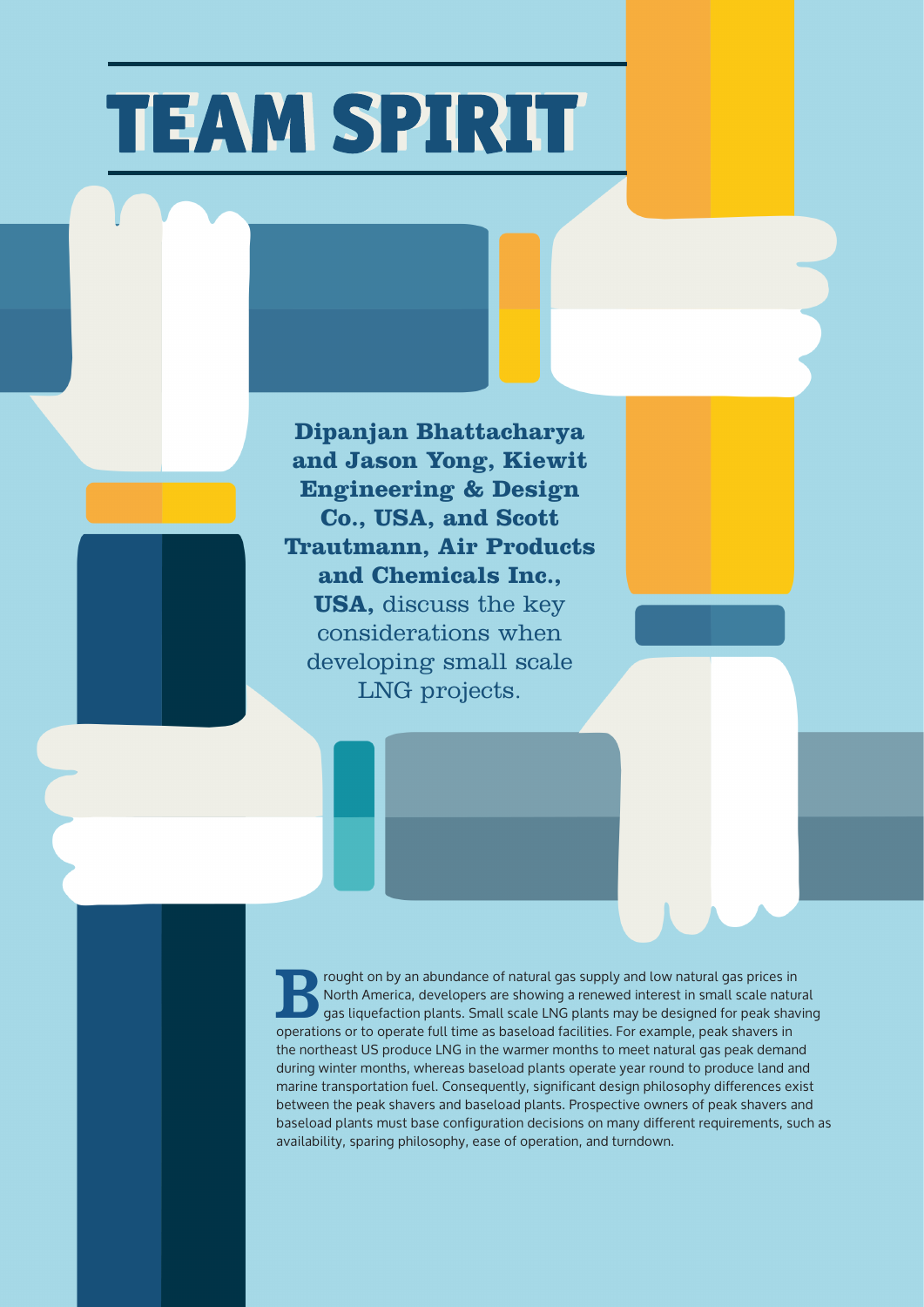

matter of adjusting nitrogen refrigerant loop flows and inventory while the SMR process involves managing the hydrocarbon refrigerant inventory. For larger plants, SMR processes using coil wound heat exchangers can operate at deep turndown.1 However, for smaller plants using brazed aluminium heat exchangers (BAHX), SMR processes are limited in turndown due to flow stability issues. In the

nitrogen cycle, the refrigerant remains in a vapour state throughout the refrigeration loop, enabling deep turndown if the plant needs to quickly adjust operations due to changing market conditions or pipeline demands.

## Refrigerant availability and ease of handling

High purity nitrogen is readily available and relatively low in cost, and may be generated on site. Either process cycle will require a liquid nitrogen storage and vaporisation system. The SMR process requires additional storage of other hydrocarbon components, such as ethane, propane, isobutane, etc., which increases capital costs and plot space requirements.

Additionally, since nitrogen is environmentally friendly, any gas leakage or venting from the refrigeration loop does not have to be contained in a flare system (unlike hydrocarbon refrigerant leakage in the SMR process). This can reduce the size of, or potentially eliminate, the need for a flare system. Nitrogen's main hazard is asphyxiation. This hazard in enclosed spaces, such as the refrigerant compressor building, can be handled with oxygen monitors and adequate ventilation. Similar precautions are required for the flammable refrigerant in the SMR cycle.

# Pretreatment

Pipeline natural gas can be problematic as feed to the liquefaction system. Its tariffs allow a broad range of values for components that are acceptable for household heating and cooking, but can freeze at the cryogenic temperatures associated with LNG production.2 Pipeline feed gas is always treated in the pretreatment unit to remove contaminants, such as  $CO<sub>2</sub>$  and water, to allowable limits to avoid freezing in the liquefaction unit, and to meet the LNG product specifications. Heavy hydrocarbons (HHCs), such as hexane, heptane and octane, and aromatics, such as benzene, toluene and xylene, must also be removed to prevent freezing.

How and where to remove the HHCs is a complex decision. Multiple methods are suitable for small scale LNG plants and their appropriateness and efficacy depend on a variety of factors, including the quantity of each hydrocarbon, relative amounts of other hydrocarbons in the feed and the range of expected values in future feed

**Figure 1.** Typical small scale liquefaction plant configuration.

Kiewit Corp. and Air Products and Chemicals Inc. are jointly offering technology solutions for small scale (less than 500 000 gal./d) liquefaction plants for peak shavers, bunkering fuel, as well as for plants built for truck loading facilities in North America. Such a collaboration between process licensor, equipment supplier and engineering, procurement and construction (EPC) contractor can offer the full scope of plant technology selection, design, project management, and construction.

# **Technology selection**

# **Liquefaction**

The nitrogen recycle expander process and the single mixed refrigerant (SMR) closed loop refrigeration process are two liquefaction technologies that are ideal for small scale LNG projects. The nitrogen recycle process uses one or more turboexpanders to provide process refrigeration, while the SMR cycle uses a circulating, boiling refrigerant composed of nitrogen and light hydrocarbons (typically methane through isopentane).

A variety of factors must be considered for process cycle selection.

# Liquefaction efficiency

The SMR process offers higher liquefaction efficiency than the nitrogen recycle process as it delivers refrigeration in a manner that more closely matches the natural gas cooling curve. Cost benefits of increased efficiency are best realised at plants with higher capacities and greater on-stream times. Additionally, high cost of power can influence the selection of SMR over nitrogen recycle.

# Siting considerations

For plants located in a congested area, nitrogen recycle allows the elimination of hydrocarbon refrigerant inventory on site. Additionally, nitrogen, being the major component of air, can be safely vented, with zero environmental impacts to the surrounding area.

# Ease of operations

The nitrogen recycle process is highly flexible in terms of start-up and capacity adjustments, including turndown. Adjustments to the plant's production rate are a simple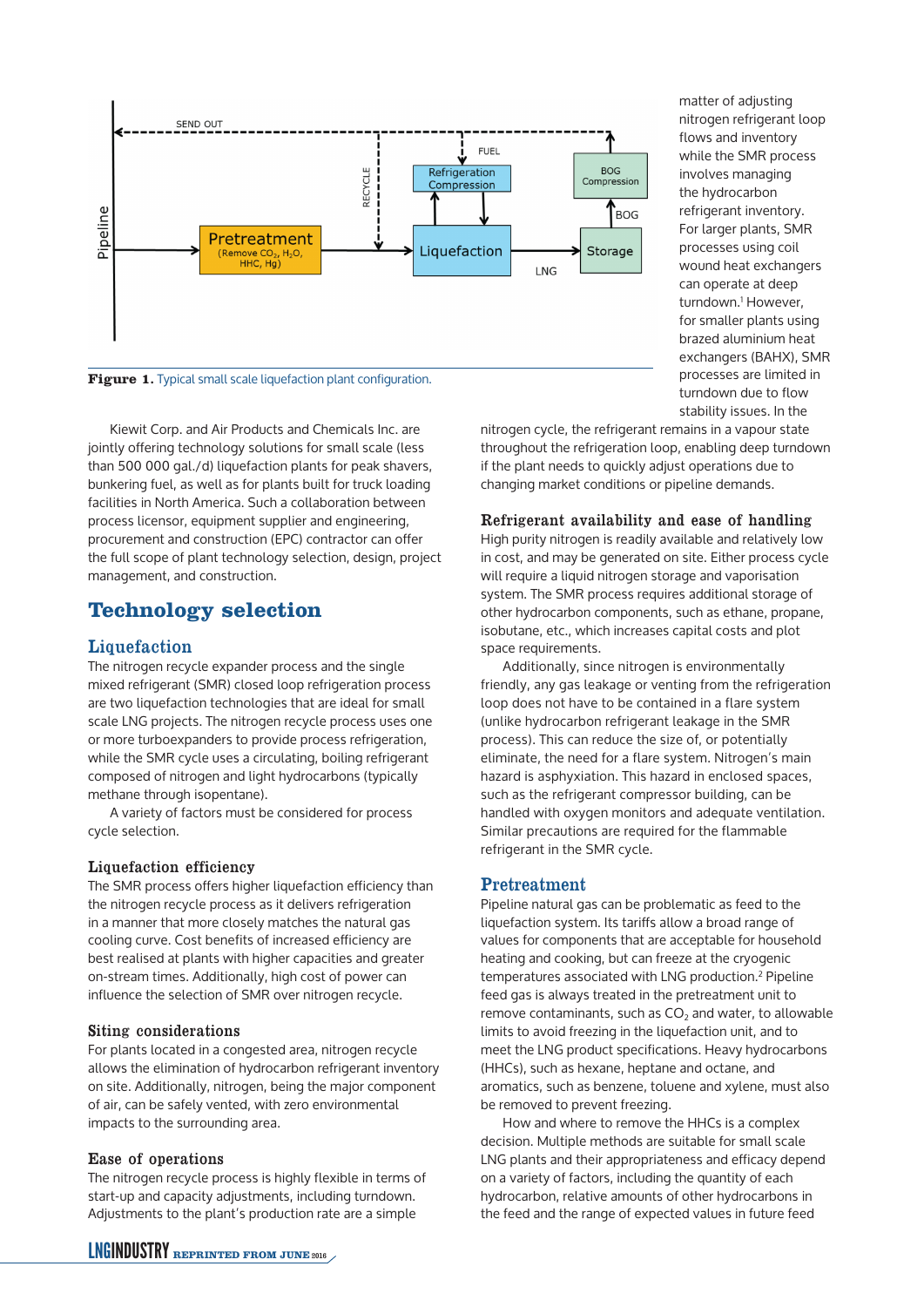gas. Techniques such as partial condensation, distillation and adsorption – or hybrids of these – are all practical technologies to remove these contaminants to acceptable levels.

An experienced process design team will examine the relative merits of the adsorption process as a means to remove HHCs in an integrated manner with  $CO<sub>2</sub>$  and water removal. An option that minimises CAPEX for the pretreatment unit in a small scale LNG plant is a temperature swing adsorption (TSA) system.3 A proprietary TSA system removes the contaminants in one single adsorbent step, instead of the more complex, conventional baseload LNG plant design (amine-based acid gas removal unit (AGRU), followed by a dehydration unit and heavy removal column). TSA technology is specially designed to treat lean US pipeline gas with a significant heavy tail. It has several benefits, including the following:

#### Sharper HHC  $(C_{6+})$  cut

TSA technology removes virtually all  $C_{6+}$  HHCs from the feed gas without requiring a refrigeration system.

#### Minimal system pressure drop at pretreatment (high liquefaction efficiency)

As TSA technology can operate above critical pressure conditions, minimal pressure drops occur through the TSA bed. Thus, high pressure gas is sent to the liquefaction unit, which improves liquefaction efficiency. On the other hand, a typical heavy removal scrub column (or partial condensation drum) requires an operating pressure below the critical pressure to achieve good separation. Depending on the critical pressure, a lower scrub column or separator operating pressure can reduce the plant's liquefaction efficiency.

#### Regenerative system with less equipment

The TSA bed is a regenerative system, using an adsorbent that lasts up to three to four years. The spent regeneration gas will remove HHCs, water and CO<sub>2</sub> at the same time, requiring significantly less equipment than a conventional baseload pretreatment unit. The spent regeneration gas can be compressed and sent back to a nearby pipeline (if available) or used as plant fuel gas.

#### Ability to cope with varying feed composition

The TSA bed cycle time can be adjusted to provide efficient treatment of a wide variety of feed compositions and HHC content. This is easily

| <b>Table 1. Summary of process technology selection determinants</b> |                            |                |                       |                                             |
|----------------------------------------------------------------------|----------------------------|----------------|-----------------------|---------------------------------------------|
|                                                                      | Liquefaction<br>efficiency | Ease of siting | Ease of<br>operations | Refrigerant<br>availability<br>and handling |
| Advantage SMR                                                        |                            |                |                       |                                             |
| Advantage<br>nitrogen recycle                                        |                            |                |                       |                                             |

accomplished by changing the adsorption time in the TSA unit control interface.

#### Modular design

Many TSA licensors offer a cost-effective and compact modular design for this system, which reduces plot space and field labour costs.

#### Reliability

The TSA system is designed to be robust and to operate with high on-stream time. The system automatically cycles between adsorption and regeneration with no adjustments to operating parameters needed.

If the pipeline feed gas contains significantly higher  $CO<sub>2</sub>$  content, a TSA bed may not be the most cost-effective method to remove CO<sub>2</sub>. A conventional amine-based AGRU is instead recommended. A TSA system can still be used for HHC removal with similar benefits, as listed earlier.

## **Equipment design**

## Liquefaction equipment integration and process optimisation

An important part of any liquefaction cycle design is integration of the process cycle with the plant's machinery and heat exchangers.

For the SMR process, this involves selecting a refrigerant mixture and compressor operating conditions that maximise liquefaction efficiency.

For the nitrogen recycle process, this involves choosing flowrates, as well as operating pressures and temperatures of the nitrogen loop to maximise process efficiency.

For the rotating equipment, the usual method is to assume machinery efficiencies, choose operating conditions and flows, and then provide this information to machinery vendors who then give feedback to the process licensor for required adjustments.

For the heat exchanger, the process is simulated with performance assumptions. This information is sent to the heat exchanger vendor to confirm the design. The vendor can suggest or request changes to fit their equipment's characteristics and limitations. With a less experienced design team, this convergence loop of simulation, vendor evaluation and feedback can be time consuming and inefficient, possibly resulting in a sub-optimal system.

There are innovations that can simplify this process. For example, as the supplier of the refrigeration companders used for its nitrogen recycle process, Air Products can integrate the characteristics of its expanders and

> compressors into its process simulations. Additionally, through its air separation business, Air Products has developed close relationships with machinery vendors, which can reduce iterations.

Coil-wound heat exchangers (CWHEs) and brazed aluminium heat exchangers (BAHXs) are good options for small scale LNG plants. CWHEs are the preferred choice in all SMR, floating LNG (FLNG) and